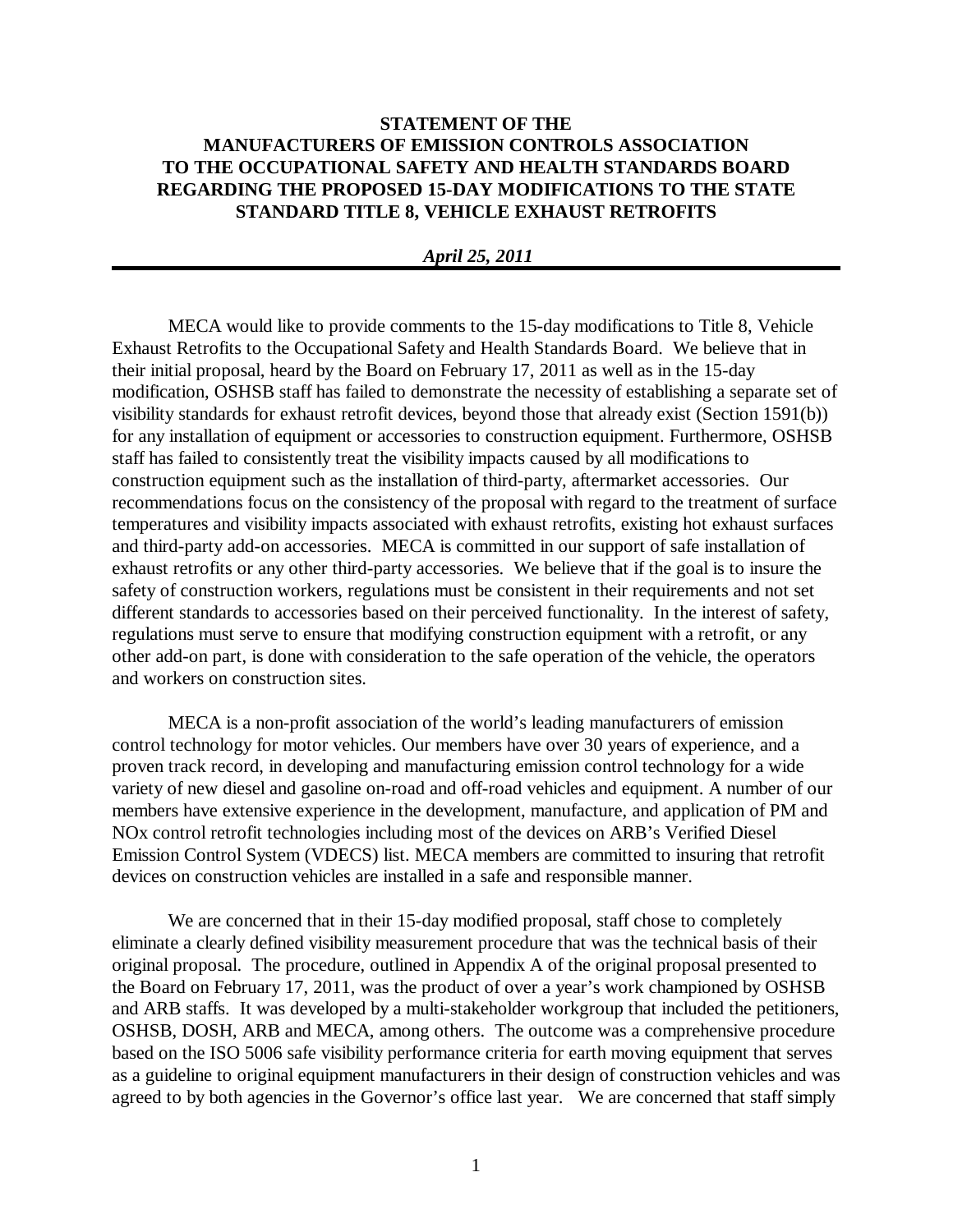eliminated the procedure without any justification beyond one stakeholder's comment that it was "too complex" and "allowed an unsafe level of masking" when in fact it was more restrictive, with respect to blocked visibility, than an internationally recognized safe visibility standard (ISO 5006). MECA believes that complexity should not be the reason for not establishing fair, balanced, performance based safety regulations.

MECA agrees that the proper integration of emission control technology on off-road vehicles and equipment must incorporate safety as the overarching goal. Our industry takes the safe operation and installation of emission control devices very seriously and has been engaged in OSHSB's process for amending the Title 8 regulation since the initial filing of Petition 507. At the time the petition was filed (August 7, 2008), CARB had established regulations that required exhaust retrofits on approximately 100,000 in-use, off-road construction vehicles. The petitioners were concerned that a huge increase of diesel exhaust retrofit installations would increase the number of workplace accidents due to potential blocked visibility caused by above hood installation of retrofit devices. To our knowledge, no such accidents were reported at that time nor have ever been attributed to the presence of exhaust retrofit devices on construction vehicles despite the installation of tens of thousands of these devices in California and elsewhere. On December 17, 2010, The California Air Resources Board amended their regulation to no longer require the installation of exhaust retrofits to comply but rather allowing retrofits to be used as a voluntary compliance option at the discretion of fleet owners. Section 1591(b) of Title 8 addresses the installation of equipment and accessories on haulage vehicles and requires that they do not block operator visibility to the front and sides. Retrofits represent a class of add-on accessories just like the many other add-on accessories that vehicle owners may choose to install on their equipment. In their staff report, OSHSB has not provided any data or evidence that would suggest that diesel retrofits have been found to increase the number of accidents due to visibility impairment.

Section 1591(b) addresses the concern of visibility impairment caused by accessories such as diesel exhaust retrofits. If the Board believes, that in the interest of safety, Section 1591(b) should be amended to include visibility impairment to the rear of the vehicle than the same requirement should apply consistently to all third-party, aftermarket parts. In their "Summary and Responses to Oral and Written Comments" response DH1, staff argues that defining "equipment" and "accessories" in Title 8 may have unintended consequences; however the consequences are not clarified. The staff report states that some accessories cannot be installed out of the operator's sight because it would not be practicable such as buckets and blades. This suggests that operators are trained to deal with partially restricted visibility when operating their equipment. There are hundreds of third-party add-on accessories that are installed on vehicles for which the vehicle was not originally designed but were developed by third-party suppliers to increase the functionality of the equipment above and beyond its original intended application (see examples provided by Charles Call dated 2/17/11). If concern over worker safety is the main reason for adding section 1591(m)5 to the regulation, than safe visibility should apply consistently to all aftermarket parts installed on vehicles or equipment. This was part of the original petition, and has been supported by all stakeholders throughout the process. Consistency has been overlooked in the proposed regulation.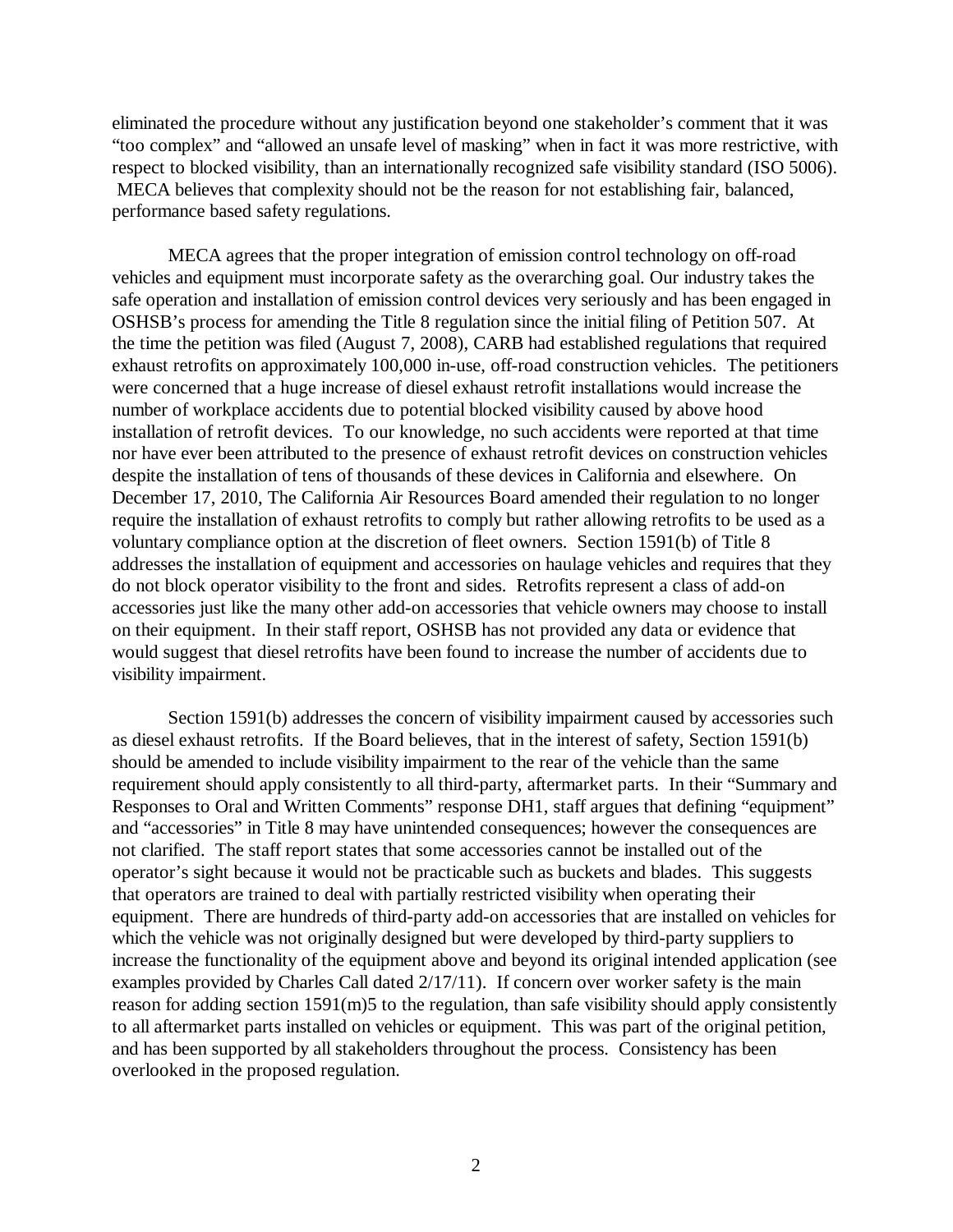The staff report references accident reports in OSHA's Integrated Management Information System (IMIS) where a contributing factor to these accidents was obstructed visibility by a part of the vehicle. None of these accidents were caused by the installation of an exhaust retrofit device. The staff report fails to justify why a visibility standard specific to exhaust retrofits is needed or why the installation of exhaust retrofits should be treated differently from the installation of other aftermarket parts on off-road equipment.

Off-road vehicle types inherently have varying levels of visibility even for OEM designs. For example, OEM equipment does not have identical visibility when comparing different equipment types or equipment of the same type made by different manufacturers. The NIOSH equipment visibility study showed that equipment such as dump trucks, scrapers, graders etc. inherently have large blind spots. Vehicle and equipment manufacturers have incorporated safety devices such as mirrors, back-up alarms, motion sensors and cameras into their designs to assist operators with the varying levels of visibility they experience while performing their task. OEM installed mirrors are important visibility aids that are installed to facilitate safely maneuvering the vehicle. The majority of OEM construction vehicles are equipped with mirrors because they would fail the guidelines established by the ISO 5006 standard if it did not allow for the use of mirrors in assessing masking. The vehicle manufacturer has provided the mirrors for a specific purpose, to facilitate visibility in areas around the vehicle that would otherwise be blocked. The staff report declares that mirrors or back-up cameras are not a safe, reliable substitute for an unobstructed view. Staff, in their response RB8, argued that "mirrors are missing, damaged or out of alignment", "the view in the mirror can be obstructed by vibration, dirt, fog, rain or snow". This contradicts Title 8, Section 1593(d) that requires that before operating a haulage vehicle the equipment and accessories must be checked for proper operation. This includes devices that facilitate visibility such as wipers, lights, defrosters and other safety equipment. Numerous construction site accident reports have recommended the use of back-up cameras or mirrors to prevent future accidents involving workers being struck by construction equipment (NIOSH Fatality Assessment and Control Evaluation (FACE) Program Case Report 04MI107, 06MI096). When driving our passenger vehicles, we rely on the use of mirrors and take the time to clean and adjust them before operating the vehicle because without them we would be completely blind to the rear. To preclude a piece of visibility safety equipment, such as an OEM installed mirror or camera designed to assist visibility, from a visibility focused standard appears contradictory to the fundamental goal of safety at the workplace. MECA continues to believe that mirrors are essential visibility aids and therefore the use of OEM installed mirrors should be allowed when assessing visibility around a vehicle or equipment.

We agree with staff's conclusion that hot surfaces of retrofit devices should be adequately shielded to prevent burn hazards to operators working with construction equipment. We believe that a distinction needs to be made between employees operating and working around the equipment and mechanics who must remove shielding and access the engine compartment for the purpose of making repairs. We believe that the regulation pertaining to thermal hazards should apply equally to retrofits as well as other hot surfaces found on vehicles. The proposed regulation is inconsistent in that it specifies a  $140^{\circ}$  F surface temperature for retrofits with no criteria as to the surface temperature of other hot surfaces found within the engine compartment of vehicles such as exhaust pipes, engine block, radiator, exhaust manifold, turbocharger housing etc. All of